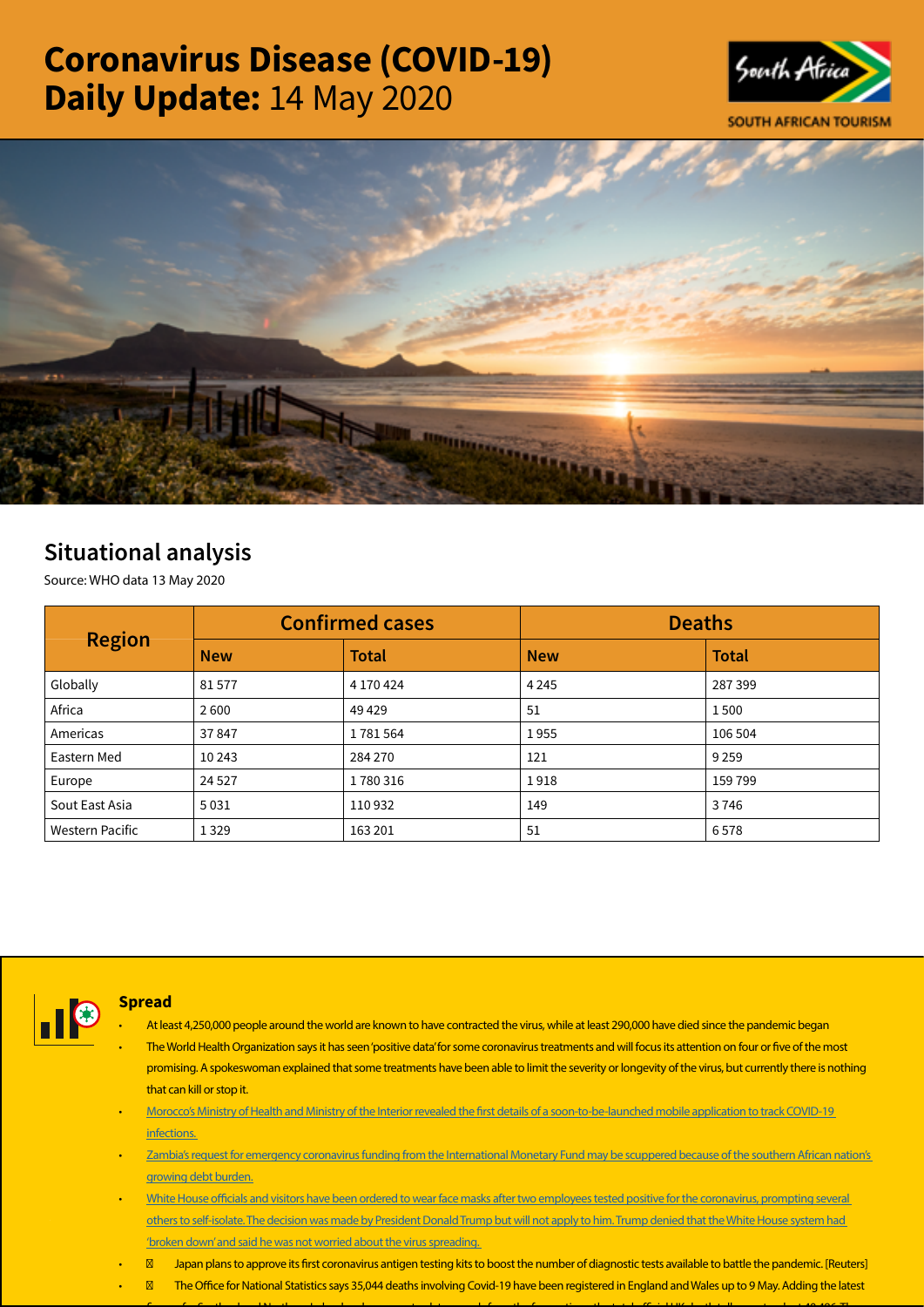- [Japan plans to approve its first coronavirus antigen testing kits to boost the number of diagnostic tests available to battle the pandemic.](https://urldefense.proofpoint.com/v2/url?u=https-3A__uk.reuters.com_article_uk-2Dhealth-2Dcoronavirus-2Djapan-2Dantigen_japan-2Dto-2Dapprove-2Dfirst-2Dcoronavirus-2Dantigen-2Dtest-2Dkits-2Don-2Dwednesday-2DidUKKBN22O07N&d=DwMFaQ&c=9wxE0DgWbPxd1HCzjwN8Eaww1--ViDajIU4RXCxgSXE&r=yzHEvaMauYW-i_126uTfVmm6zZUDcU0q8rR4kRum7rc&m=O16nF112LhBw8iWhDJIFHvFX80-_TYePrl3OziDqhMA&s=yXoqYOzEgZbXuIh26Qo7XpwkdD96zrErgfCSEJlcWIM&e=)
- The Office for National Statistics says 35,044 deaths involving Covid-19 have been registered in England and Wales up to 9 May. Adding the latest figures for Scotland and Northern Ireland and more up-to-date records from the four nations, the total official UK death toll now stands at 40,496. There were 2,423 fatalities related to Covid-19 in care homes in the week to May 1, representing 40% of the total number.
- The traditional summer holiday abroad is likely to be cancelled this year, according to British Health Secretary Matt Hancock. Even though the government hopes to reopen the hospitality sector from early-July, Hancock believes that 'a reality of life' after lockdown will be that 'it's unlikely that big, [lavish international holidays are going to be possible for this summer'.](https://urldefense.proofpoint.com/v2/url?u=https-3A__www.theguardian.com_world_2020_may_12_matt-2Dhancock-2Dtries-2Dto-2Dclear-2Dup-2Dconfusion-2Dover-2Dcoronavirus-2Dadvice-3Futm-5Fcampaign-3D60399-5FCovid-2D19-2520news-2520report-2520-2D-2520May-252013-25202020-26utm-5Fmedium-3DEmail-26utm-5Fsource-3DUK-5FMedia-5FDotmailer-26dm-5Fi-3D61YZ-2C1ALR-2CJH2IF-2C4QAB-2C1&d=DwMFaQ&c=9wxE0DgWbPxd1HCzjwN8Eaww1--ViDajIU4RXCxgSXE&r=yzHEvaMauYW-i_126uTfVmm6zZUDcU0q8rR4kRum7rc&m=O16nF112LhBw8iWhDJIFHvFX80-_TYePrl3OziDqhMA&s=_kyr7Rh0olj3Pk7lCEI54W5GDb_fgChmYi76-AknJCo&e=)
- [According to Public Health France, overall alcohol consumption has decreased among the French during the lockdown. However, more than one smoker](https://urldefense.proofpoint.com/v2/url?u=https-3A__www.lesechos.fr_economie-2Dfrance_social_coronavirus-2Dla-2Dconsommation-2Dde-2Dtabac-2Det-2Ddalcool-2Da-2Dt-2Delle-2Daugmente-2Dpendant-2Dle-2Dconfinement-2D1202433&d=DwMFaQ&c=9wxE0DgWbPxd1HCzjwN8Eaww1--ViDajIU4RXCxgSXE&r=yzHEvaMauYW-i_126uTfVmm6zZUDcU0q8rR4kRum7rc&m=O16nF112LhBw8iWhDJIFHvFX80-_TYePrl3OziDqhMA&s=3Ls2ZZ86JyUI3snpwre9PEixsGFVGSvyYEiAcfOYhWw&e=)  [in four said they had consumed more tobacco.](https://urldefense.proofpoint.com/v2/url?u=https-3A__www.lesechos.fr_economie-2Dfrance_social_coronavirus-2Dla-2Dconsommation-2Dde-2Dtabac-2Det-2Ddalcool-2Da-2Dt-2Delle-2Daugmente-2Dpendant-2Dle-2Dconfinement-2D1202433&d=DwMFaQ&c=9wxE0DgWbPxd1HCzjwN8Eaww1--ViDajIU4RXCxgSXE&r=yzHEvaMauYW-i_126uTfVmm6zZUDcU0q8rR4kRum7rc&m=O16nF112LhBw8iWhDJIFHvFX80-_TYePrl3OziDqhMA&s=3Ls2ZZ86JyUI3snpwre9PEixsGFVGSvyYEiAcfOYhWw&e=)
- [Spanish government ordered a two-week quarantine on all travellers arriving from abroad from this Friday in a bid to prevent visitors from sparking a](https://urldefense.proofpoint.com/v2/url?u=https-3A__www.reuters.com_article_us-2Dhealth-2Dcoronavirus-2Dspain_spain-2Dorders-2Dtwo-2Dweek-2Dquarantine-2Dfor-2Dincoming-2Dtravellers-2Dfrom-2Dfriday-2DidUSKBN22O0W0&d=DwMFaQ&c=9wxE0DgWbPxd1HCzjwN8Eaww1--ViDajIU4RXCxgSXE&r=yzHEvaMauYW-i_126uTfVmm6zZUDcU0q8rR4kRum7rc&m=O16nF112LhBw8iWhDJIFHvFX80-_TYePrl3OziDqhMA&s=NNkZcVDaw_ky0j55LMlyhriilw_XCfh6OT-w7tzZJ0Y&e=)  [second wave of the coronavirus, a move that will further harm a tourism sector already reeling from the epidemic.](https://urldefense.proofpoint.com/v2/url?u=https-3A__www.reuters.com_article_us-2Dhealth-2Dcoronavirus-2Dspain_spain-2Dorders-2Dtwo-2Dweek-2Dquarantine-2Dfor-2Dincoming-2Dtravellers-2Dfrom-2Dfriday-2DidUSKBN22O0W0&d=DwMFaQ&c=9wxE0DgWbPxd1HCzjwN8Eaww1--ViDajIU4RXCxgSXE&r=yzHEvaMauYW-i_126uTfVmm6zZUDcU0q8rR4kRum7rc&m=O16nF112LhBw8iWhDJIFHvFX80-_TYePrl3OziDqhMA&s=NNkZcVDaw_ky0j55LMlyhriilw_XCfh6OT-w7tzZJ0Y&e=)



| <b>Date</b> | <b>Tests</b> | <b>Negative</b> | <b>Positive</b> | <b>Deaths</b> | $% +$ Tests | % test/Pop<br>(58780000) | <b>Fatality Rate</b><br>(Deaths/Pos) | Recoveries | <b>Recovery Rate %</b><br>(Rec/Pos) |  |  |
|-------------|--------------|-----------------|-----------------|---------------|-------------|--------------------------|--------------------------------------|------------|-------------------------------------|--|--|
| 7 May       | 292 153      | 283 921         | 8 2 3 2         | 161           | 2,82        | 0,50                     | 1,96                                 |            |                                     |  |  |
| 8 May       | 307 752      | 298 857         | 8895            | 178           | 2,89        | 0,52                     | $\overline{2}$                       |            |                                     |  |  |
| 9 May       | 324079       | 314 659         | 9420            | 186           | 2,91        | 0,55                     | 1,97                                 | 3 9 8 3    | 42                                  |  |  |
| 10 May      | 341 336      | 331 321         | 10015           | 194           | 2,93        | 0,58                     | 1,94                                 | 4 1 7 3    | 42                                  |  |  |
| 11 May      | 356 067      | 345 415         | 10652           | 206           | 2,99        | 0,61                     | 1,93                                 | 4 3 5 7    | 41                                  |  |  |
| 12 May      | 369 697      | 358 347         | 11 350          | 206           | 3,07        | 0,63                     | 1,81                                 |            |                                     |  |  |
| 13 May      | 386 352      | 374 278         | 12074           | 219           | 3,13        | 0,66                     | 1,81                                 | 4745       | 39                                  |  |  |

Visit: [www.sacoronavirus.co.za](http://www.sacoronavirus.co.za) for the latest updates. SA Tourism will make updates available on [www.southafrica.net.](http://www.southafrica.net)

#### SOUTH AFRICA NEWS

- [READ IN FULL: Ramaphosa announces eased restriction](https://www.businesslive.co.za/bd/national/2020-05-13-read-in-full-ramaphosa-announces-eased-restrictions/)
- [You hoped Cyril would give details on easing lockdown? No such luck](https://select.timeslive.co.za/news/2020-05-14-you-hoped-cyril-would-give-details-on-easing-lockdown-no-such-luck/)
- Hugging, kissing and shaking hands 'a thing of the past': Ramaphosa
- [Most of South Africa will move to level 3 lockdown by the end of May: Ramaphosa](https://businesstech.co.za/news/government/397693/most-of-south-africa-will-move-to-level-3-lockdown-by-the-end-of-may-ramaphosa/)
- [Powerhouse cities may stay locked down](https://www.businesslive.co.za/bd/national/2020-05-13-powerhouse-cities-may-stay-locked-down/)

South Africa:

- [Mzansi on level 3 at the end of May: 'We'll wait to hear from the family head NDZ tomorrow'](https://www.timeslive.co.za/news/south-africa/2020-05-13-mzansi-on-level-3-at-the-end-of-may-well-wait-to-hear-from-the-family-head-ndz-tomorrow/)
- [Level 3 or 4: Which parts of SA may move forward and who 'stays back'?](https://www.thesouthafrican.com/news/who-in-level-3-where-may-stay-level-4-lockdown-why-ramaphosa/)
- [South Africa is moving to an area-specific coronavirus lockdown this map shows the areas which have been hardest hit](https://businesstech.co.za/news/trending/397735/south-africa-is-moving-to-an-area-specific-coronavirus-lockdown-this-map-shows-the-areas-which-have-been-hardest-hit/)
- SA's Covid-19 death toll would have been eight times higher without lockdown
- [Ramaphosa concedes mistakes were made during Covid-19 lockdown, pledges to do better](https://www.news24.com/SouthAfrica/News/ramaphosa-concedes-mistakes-were-made-during-covid-19-lockdown-pledges-to-do-better-20200514)
- [SA should open the economy more widely with stringent health regulations](https://www.iol.co.za/business-report/economy/sa-should-open-the-economy-more-widely-with-stringent-health-regulations-47906982)
- ['End the lockdown': Group rallies citizens against 'unnecessary' laws](https://www.thesouthafrican.com/news/end-the-lockdown-protest-2020/)
- [Almost 25 000 additional quarantine beds available in SA, says Ramaphosa](https://www.iol.co.za/news/politics/almost-25-000-additional-quarantine-beds-available-in-sa-says-ramaphosa-47918932)
- [SAA's day of reckoning: Is Gordhan eyeing consolidation to save the airline?](https://www.fin24.com/Companies/Industrial/saas-day-of-reckoning-is-gordhan-eyeing-consolidation-to-save-the-airline-20200514-2)
- [Appeal to help tourism sector recover faster](http://www.tourismupdate.co.za/article/199436/Appeal-to-help-tourism-sector-recover-faster)
- [Online booking platform launched to find essential service workers accommodation](https://www.iol.co.za/travel/travel-news/online-booking-platform-launched-to-find-essential-service-workers-accommodation-47879020)